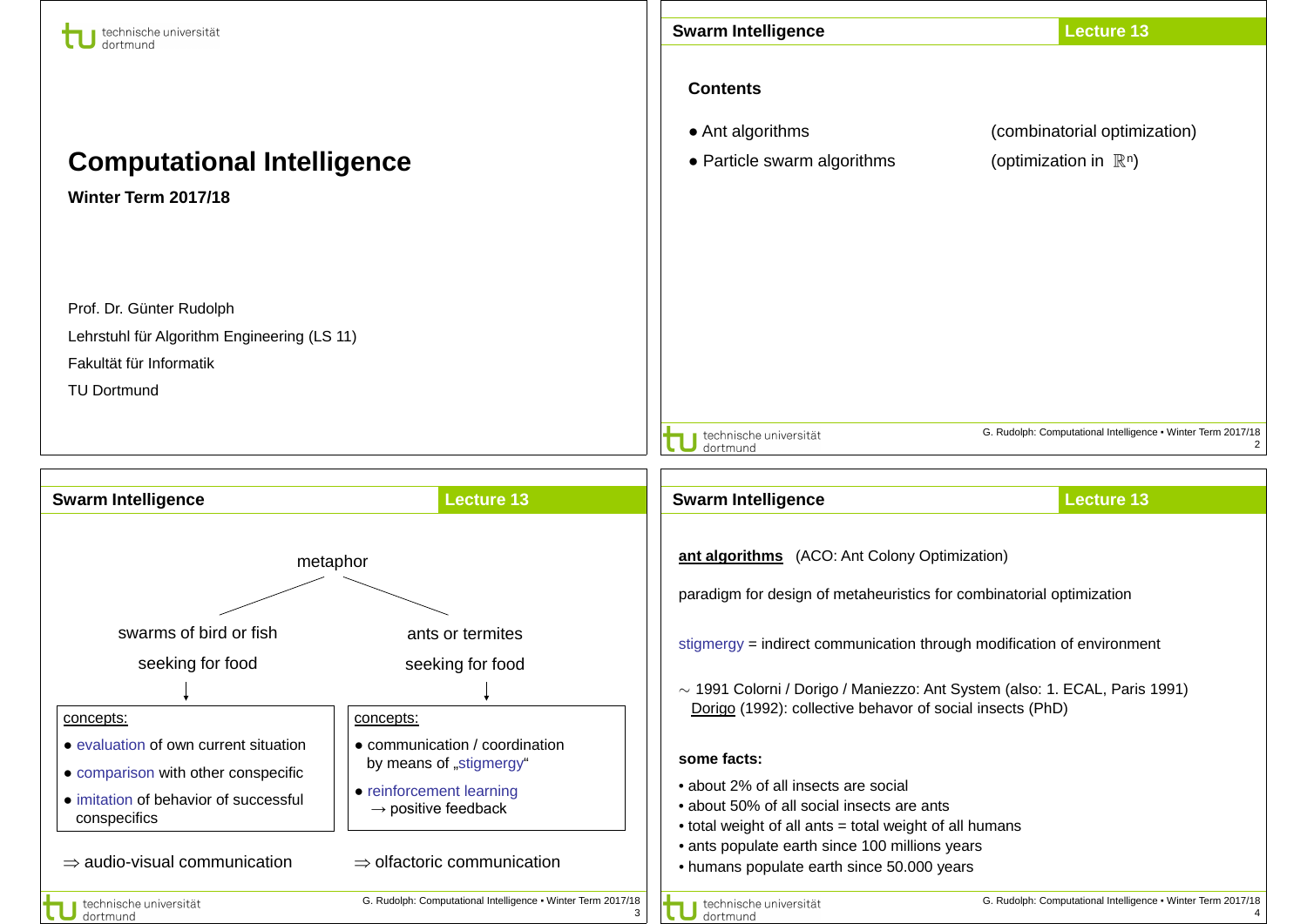



 $\rightarrow$  caused by movement of ants the final solution is compiled incrementally

technische universität dortmund

technische universität dortmund

feedback

2. modification of 'trail value' of components on the path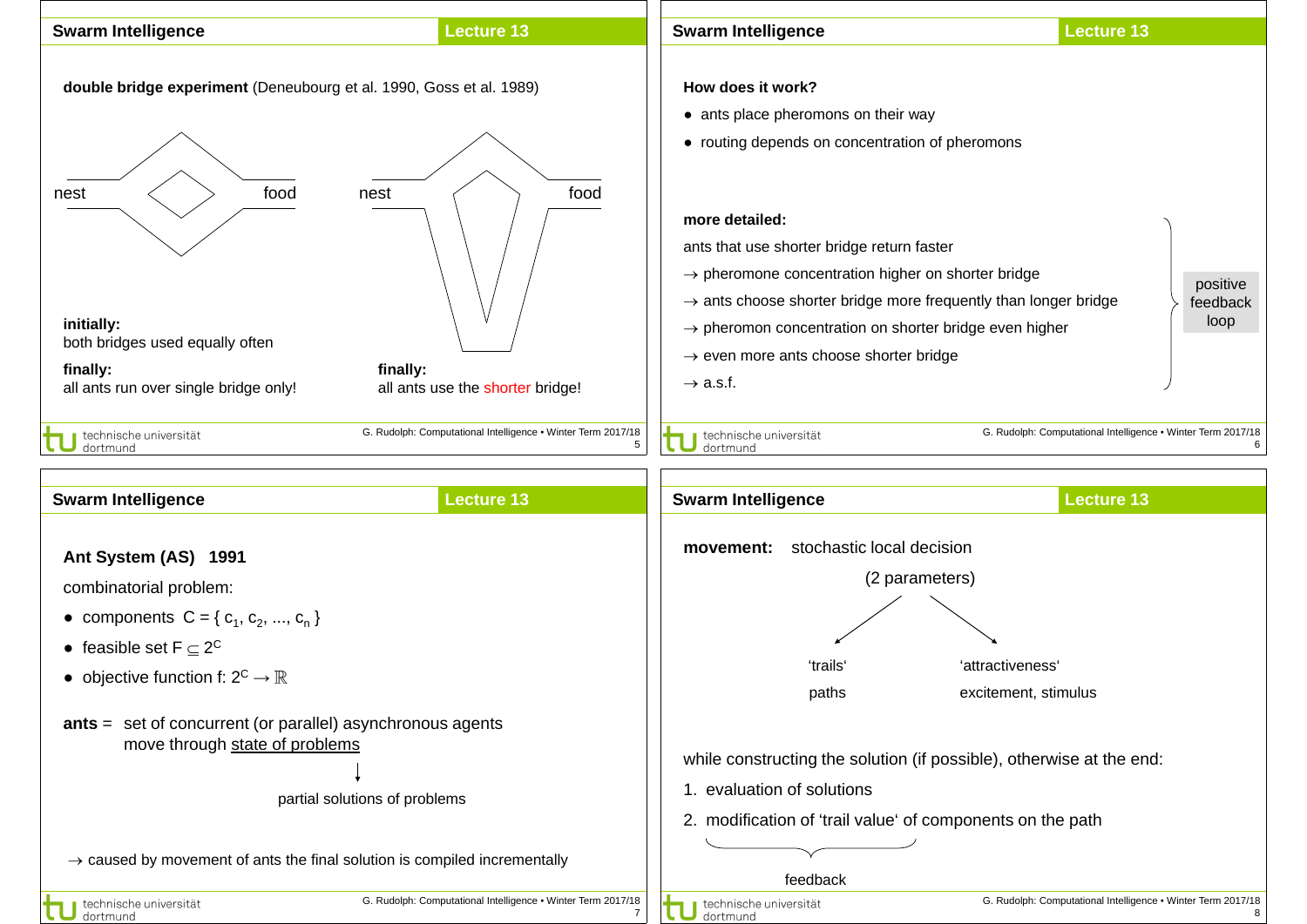